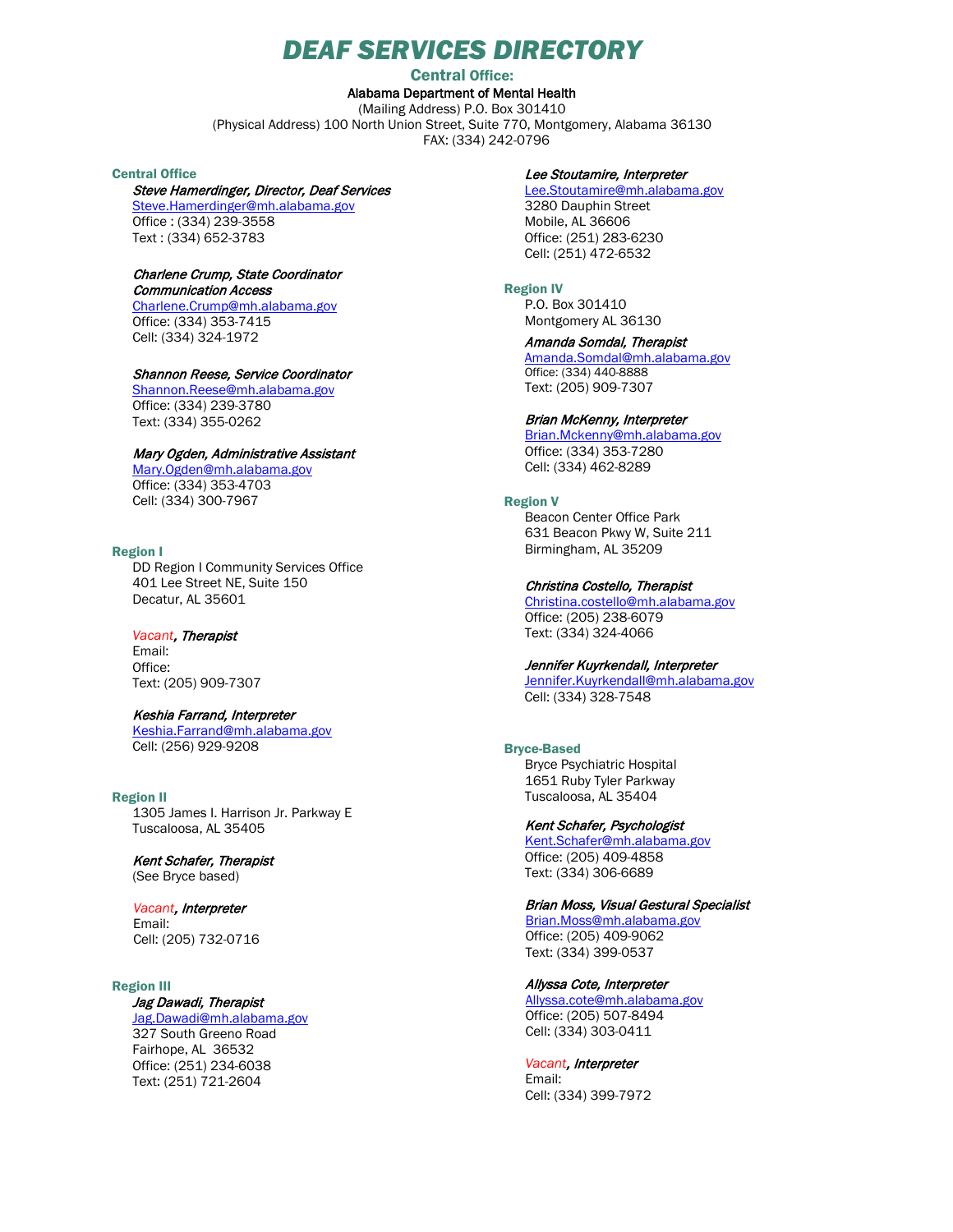# **Therapist Regions**